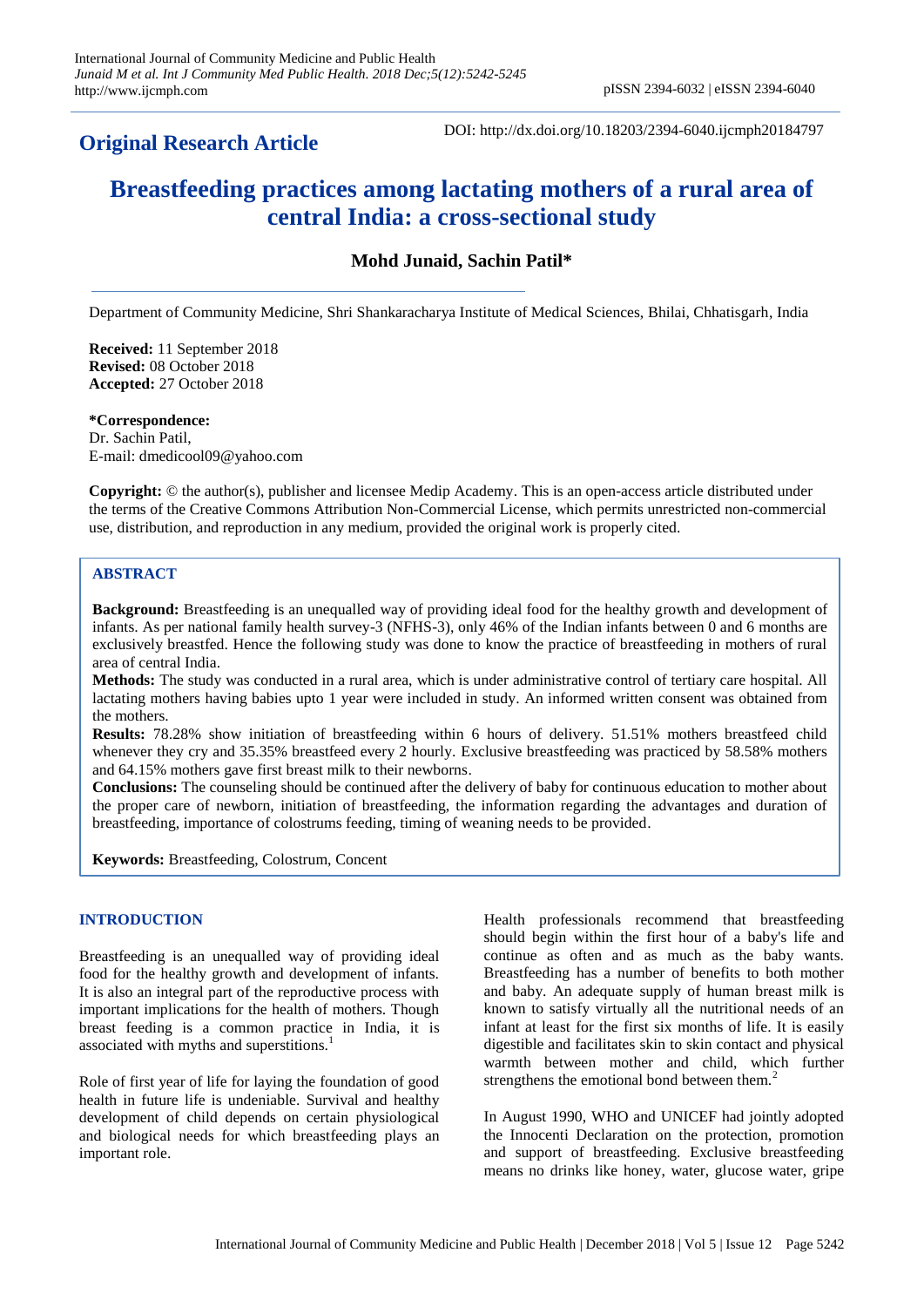water, juices, vitamins, animal or powdered milks or foods other than breast milk are given for first 6 months to the babies.<sup>3</sup>

In India, more than 11 lakh babies die during the first month of life, and another 5 lakh during 2 to 12 months of age. Neonatal mortality accounts for almost 40% of all under-five deaths and for nearly 60% of infant deaths.<sup>4</sup> As per national family health survey-3 (NFHS-3), only 46% of the Indian infants between 0 and 6 months are exclusively breastfed. Hence the following study was done to know the practice of breastfeeding in mothers of rural area in central India.

## **METHODS**

The study was conducted in a Wadi rural area, which is an adopted area under administrative control of Community Medicine Department, NKP salve Medical College, Nagpur. The population of the area was 45,523. The study was part of a larger study conducted during period of 2011-2012 for period of 6 months after prior permission from Institute Ethics Committee. All lactating mothers attending rural health training centre OPD during the given period were eligible for the study. An informed written consent was obtained from the mothers. The only exclusion criteria were refusal for giving the consent.

Mothers were interviewed on a predesigned pretested semi-structured 'questionnaire'. The questionnaire included socio-economic and demographic data, details on the initiation and duration of breastfeeding, details on artificial feeding and weaning practices, and new born care practices. A total of 198 mothers were interviewed during the period. Statistical analysis was done using SPSS software.

#### **RESULTS**

The socio-demographic characteristics of study participants were shown in Table 1. 62.1% of mothers were below 25 years of age. Most of mothers had education beyond primary school. 68.18% mothers lives in cemented pakka house. 31.3% participants were mother of 3 or more children's. Hospital delivery was preferred way for 78.28% mothers.

When breastfeeding practices assessed from mothers, 78.28% shows initiation of breastfeeding within 6 hours of delivery. 51.51% mothers breastfeed child whenever they cry and 35.35% breastfeed every 2 hourly (Table 2). Exclusive breastfeeding was practiced by 58.58% mothers and 64.15% mother's gave first breast milk i.e. colostrum to their newborns. Still 31.8% mothers feed their child with ghutti, honey, plain water, artificial milk, sugar water etc., before starting breastfeeding.

#### **Table 1: Demographic profile of study population.**

| <b>Variables</b>          | <b>Frequency</b> | Percentage (%) |
|---------------------------|------------------|----------------|
| Mothers age (years)       |                  |                |
| 18-25                     | 123              | 62.1           |
| $26 - 35$                 | 62               | 31.3           |
| $>35$                     | 13               | 7.6            |
| <b>Mothers literacy</b>   |                  |                |
| Primary schooling or less | 66               | 33.33          |
| Beyond primary schooling  | 132              | 66.66          |
| <b>Housing</b>            |                  |                |
| Kaccha                    | 63               | 31.81          |
| Pakka                     | 135              | 68.18          |
| Socioeconomic status      |                  |                |
| Upper                     | 17               | 8.58           |
| Upper middle              | 61               | 30.80          |
| Middle                    | 63               | 31.81          |
| Lower middle              | 37               | 18.68          |
| Lower                     | 20               | 10.10          |
| <b>Birth order</b>        |                  |                |
| 1                         | 58               | 29.29          |
| $\overline{2}$            | 78               | 39.29          |
| 3                         | 44               | 22.22          |
| 4 and above               | 18               | 9.1            |
| Place of delivery         |                  |                |
| Home                      | 43               | 21.71          |
| Hospital                  | 155              | 78.28          |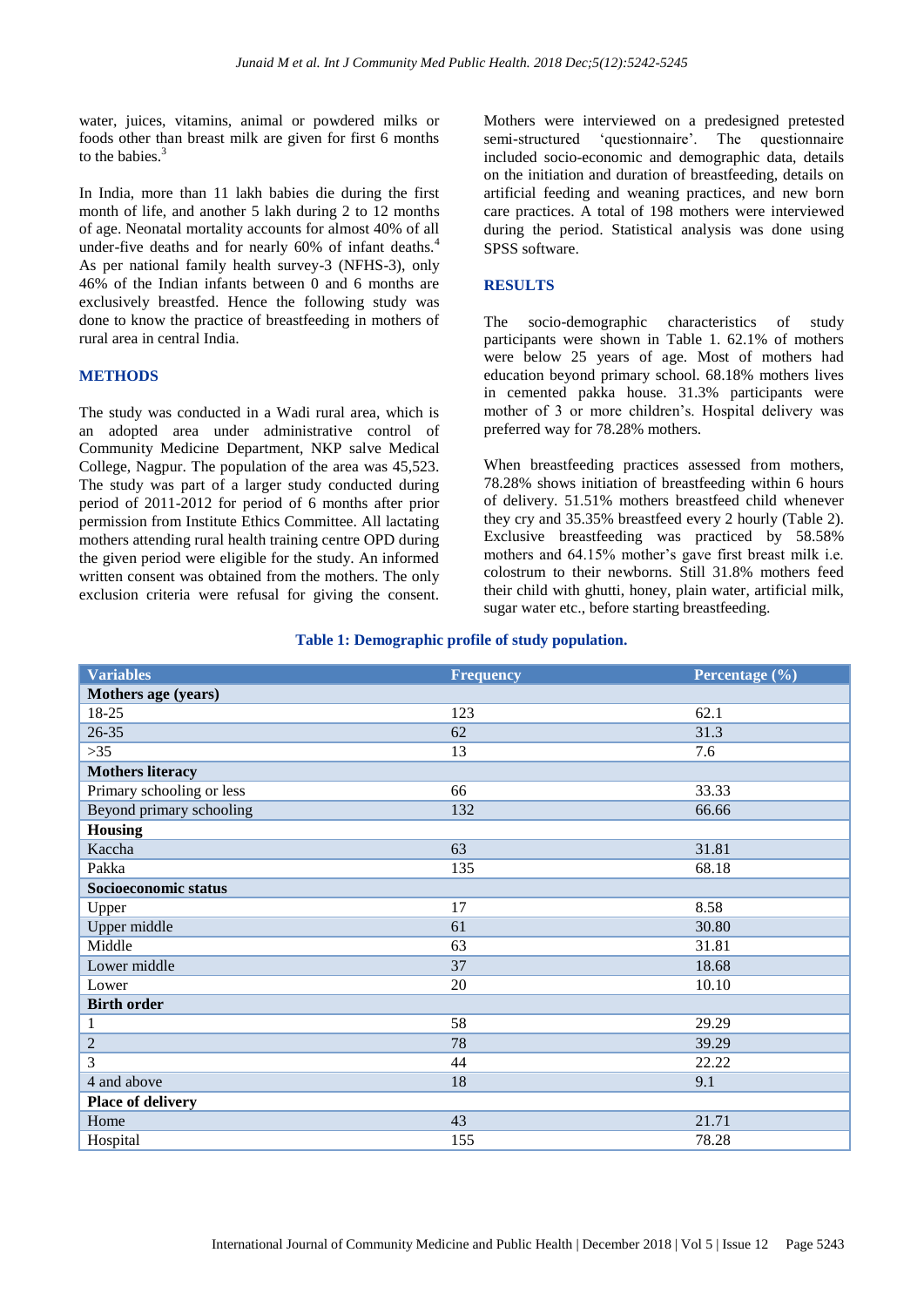## **Table 2: Breast feeding practices.**

|                                                        | <b>Frequency</b> | Percentage (%) |  |
|--------------------------------------------------------|------------------|----------------|--|
| When did you initiate breastfeeding?                   |                  |                |  |
| Within 6 hrs                                           | 155              | 78.28          |  |
| 7-24 hrs                                               | 31               | 15.65          |  |
| $25-72$ hrs                                            | $\overline{8}$   | 4.04           |  |
| $<$ 7 days                                             | $\overline{4}$   | 2.02           |  |
| How often did you breastfeed your baby in a day?       |                  |                |  |
| Whenever child cries                                   | 102              | 51.51          |  |
| Every 2h                                               | 70               | 35.35          |  |
| Every 4h                                               | $\overline{21}$  | 10.60          |  |
| Elders advice                                          | 5                | 2.52           |  |
| How long the child was given exclusive breast feeding? |                  |                |  |
| $<$ 6 months                                           | 82               | 41.41          |  |
| $>6$ months                                            | 116              | 58.58          |  |
| If <6 months give reasons                              |                  |                |  |
| Feeling of insufficient milk                           | 14               | 17.1           |  |
| <b>Breast</b> infection                                | 13               | 15.8           |  |
| Weaning                                                | 53               | 64.6           |  |
| <b>Baby</b> illness                                    | $\overline{2}$   | 2.4            |  |
| Did you discard the colostrum?                         |                  |                |  |
| Yes                                                    | 71               | 35.85          |  |
| N <sub>o</sub>                                         | 127              | 64.15          |  |
| If yes specify reasons                                 |                  |                |  |
| Not good for health                                    | 44               | 62.0           |  |
| Elders advice                                          | $\overline{24}$  | 33.8           |  |
| Baby can't suck                                        | 3                | 4.2            |  |
| Prelacteal feed before starting breastfeeding          |                  |                |  |
| Yes                                                    | 63               | 31.8           |  |
| N <sub>o</sub>                                         | 135              | 68.2           |  |
| If yes what did you feed                               |                  |                |  |
| Ghutti                                                 | 23               | 36.5           |  |
| Honey                                                  | 31               | 49.2           |  |
| Plain water                                            | $\overline{2}$   | 3.2            |  |
| Artificial milk                                        | $\overline{4}$   | 6.3            |  |
| Sugar water                                            | $\overline{c}$   | 3.2            |  |
| Others*                                                | $\mathbf{1}$     | 1.6            |  |

Others\*= gripe water, ghee.

## **DISCUSSION**

The current study was undertaken in OPD of field practice area attached to medical college and on lactating mothers having children aged 1 year and less. The findings of the study suggest that 78.28% of the women initiated breastfeeding within 6 hours of delivery. Finding were comparable to study conducted by Singh et al i.e. they found 74.29% mothers initiated breastfeeding within 6 hours but Vyas et al in their study found only 42.95% childrens who breastfeed within 6 hrs.<sup>2,5</sup>

In our study, 51.51% women breastfeed their child whenever they cried while 35.35% breastfeed every 2 hourly i.e. on demand feeding was more in our study. Singh et al in their study found 42.14% mother breastfeed

when child cries and 44.28% every 2 hourly, higher than on demand feeding.<sup>2</sup> Vyas et al in their study found 89.10% on demand feeding and Shashank et al shows  $73.74\%$  on demand feeding to infants.<sup>5,6</sup> But Cacodkar et al in their study found only 42% on demand feeding and rest were timely breastfeeding.<sup>7</sup>

58.58% of mothers practices exclusive breastfeeding in our study. The main reason for discontinuation among 64.6% of study subjects was early weaning, 17.1% had feeling of insufficient milk and 15.8 had breast infection.

Singh et al found 80.36% mothers followed exclusive breastfeeding in their study which is very high than our study.<sup>2</sup> Joshi et al in their study found  $63.44\%$  mothers following exclusive breastfeeding even after 6 months